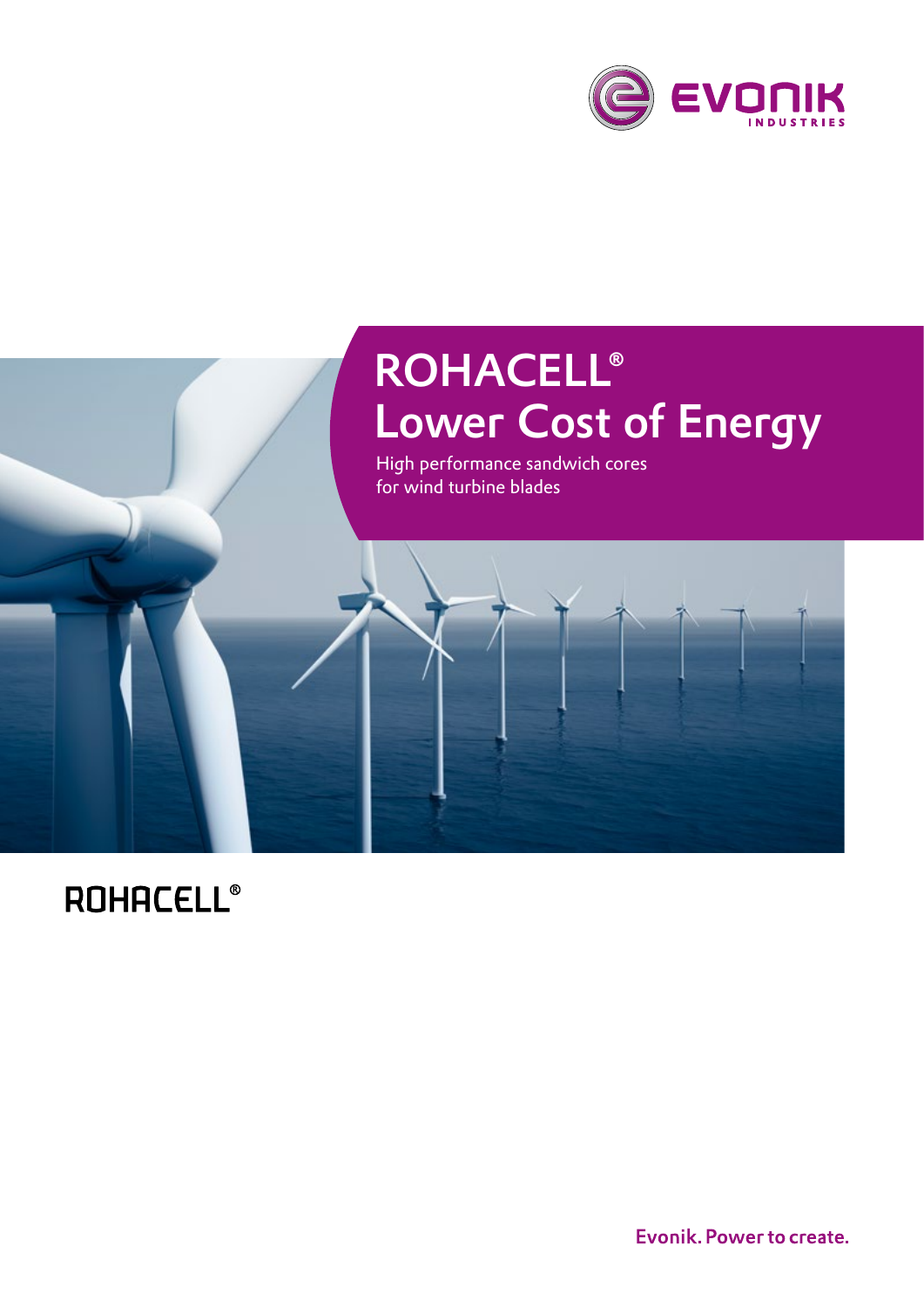

## High performance sandwich core for reduced blade mass and efficient manufacturing

A lower Cost of Energy achieved through efficient production methods and reduced blade loads are top priorities in WTG design. However, sandwich core material can often be a limiting factor in blade production efficiency.

New materials like ROHACELL® foam core offer an innovative solution to blade manufacturers facing these challenges. ROHACELL® WIND-F is specifically engineered to meet the demands of the wind energy industry.

Featuring a combination of high quality, very low weight and an ability to support highly efficient manufacturing processes, ROHACELL® WIND-F gives you the freedom to design a cost-efficient WTG system.

A ROHACELL® WIND-F core delivers excellent mechanical properties at foam densities as low as 50  $\text{kg/m}^3$ . Even at these low densities, the GL requirements for core materials can be met.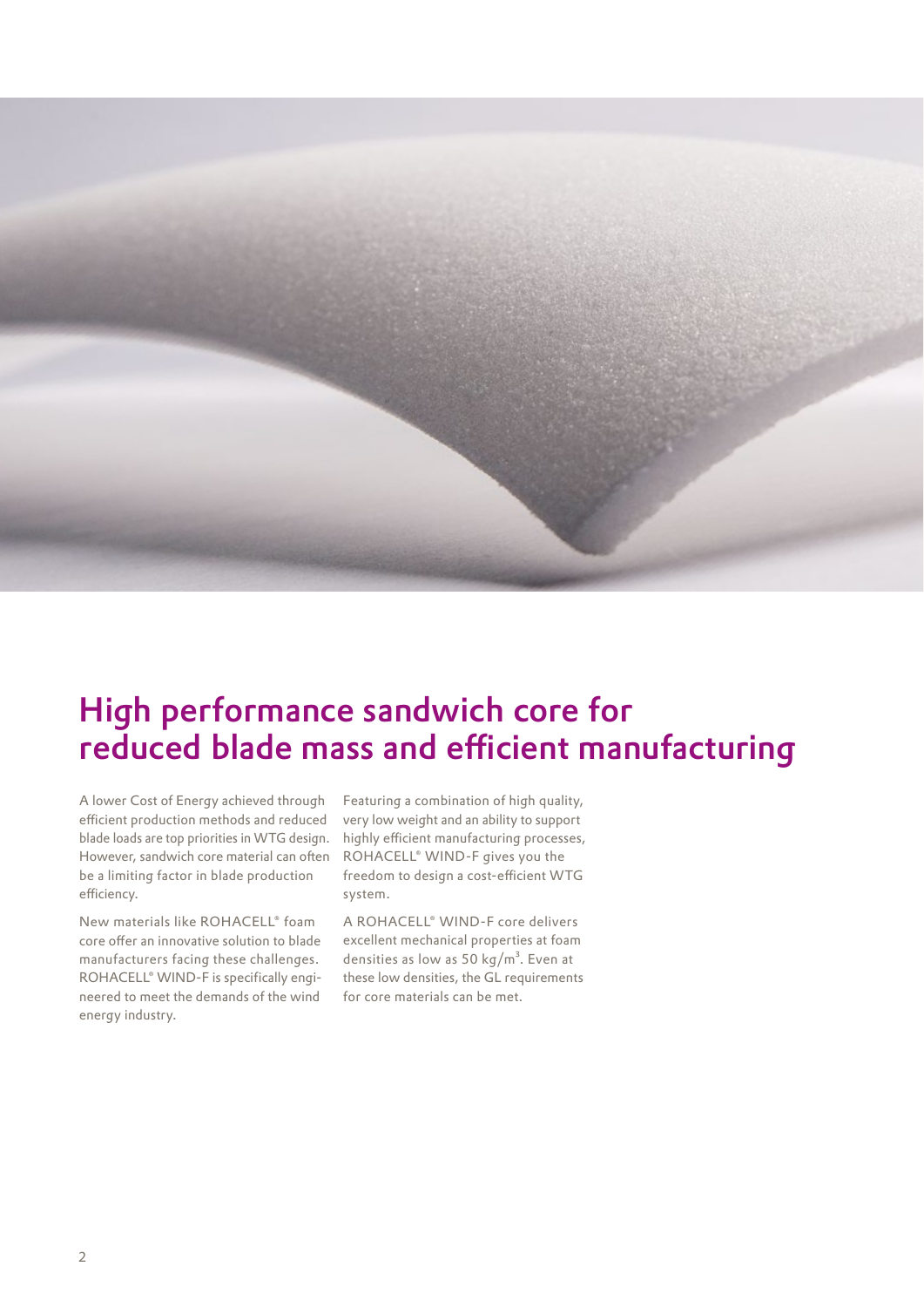

## **The lightest core with the lowest resin uptake**

Lower blade mass means lower turbine loads and reduced overall structural requirements.

- Lower foam core densitiy
- Significantly scales down resin absorption, and thereby cost, compared to other cores (45 % less than PVC)

## **Processing up to 150 °C makes high temperature curing possible (e.g. +20 °K on a VI process)**

- Up to 35-55 % shorter curing cycles
- Decrease of fixed cost base with up to 30 % higher blade output per year using the same set of molds
- Compatible with all common epoxy and polyester resin systems

## **Core shaping versatility**

- Can be machined like wood including grooving, drilling and scrimming
- Thermoformable
- CNC machinable

## **Excellent fatigue properties (m ≥ 18)**

- Extended blade lifetime
- Less uncertainty in full-scale blade testing

## **GL certified**



- Core material certificate
- Fulfills all blade related requirements

## **Higher densities available upon request**

• Can be used as an alternative to Balsa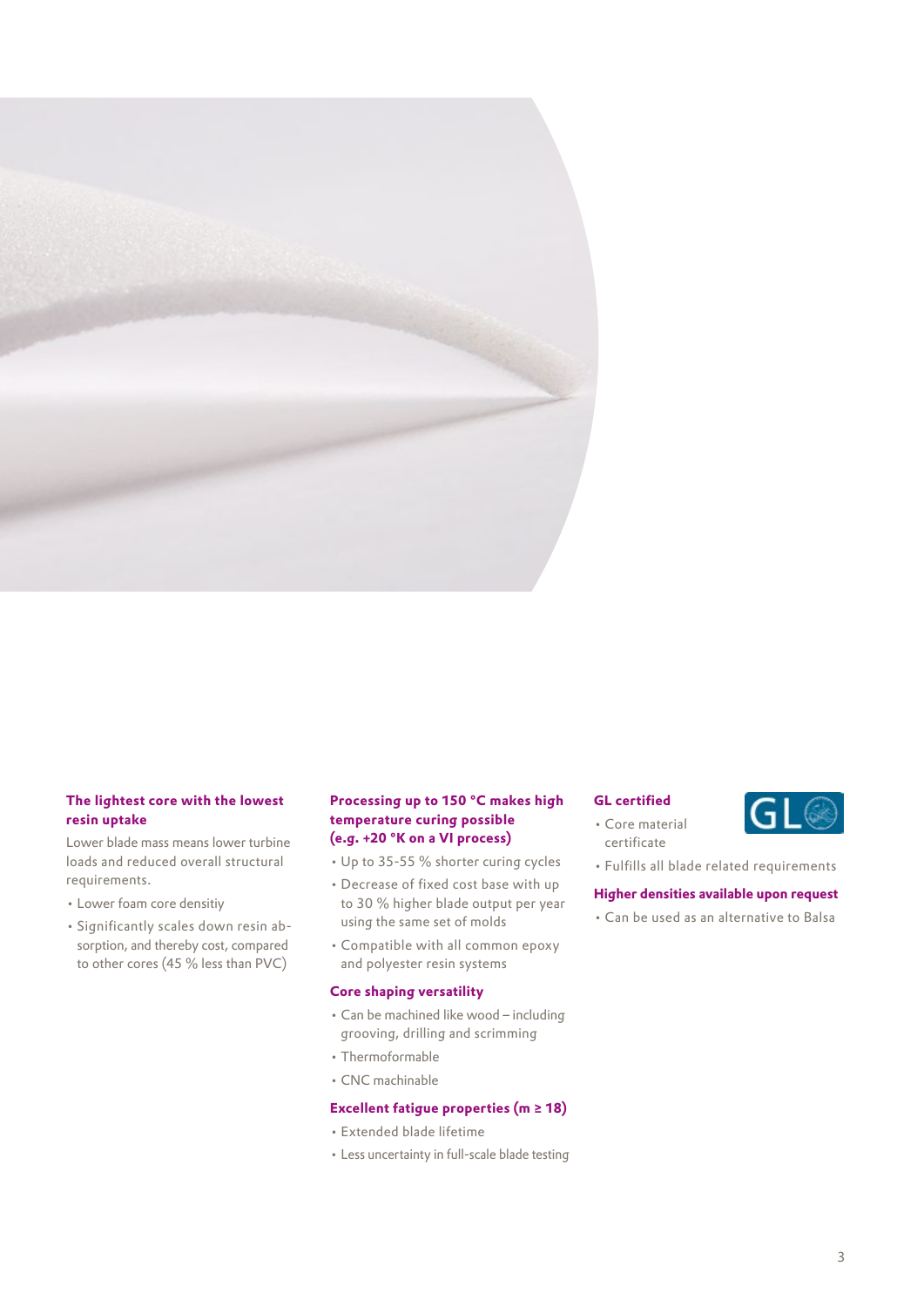

## ROHACELL® WIND-F application at EUROS

The advantages of ROHACELL® WIND-F sandwich cores are brought to use in EUROS GmbH lightweight onshore blades in lengths of 58 meters and offshore blades with lengths in excess of 80 meters. The production facilities of the Berlinbased blade designer make use of an optimized infusion process that reduces cycle times and increases quality levels as compared to typical production methods.

## **Less weight, less resin, more processing efficiency**

ROHACELL® WIND-F plays a key role in reducing the overall mass of EUROS blades due to the low core density and minimized resin uptake. An added benefit is that less resin uptake lowers resin costs.

Turbine loads are also reduced which, in turn, determine the structural requirements of other wind turbine components - from the blade bearing to the tower foundation. Processing efficiency benefits are another advantage. Since ROHACELL® WIND-F can withstand increased processing temperatures, high quality can be achieved with a shortened cycle time.

### **World's second longest blade uses ROHACELL®**

In May 2013, EUROS delivered an offshore blade from its prototype production facility on the German Baltic Sea island of Rügen. The 81.6-meter blade weighs 32.5 tons and is currently the world's second longest blade.

The blade was designed to last 25 years for an offshore turbine featuring a 167-meter rotor.

The blade designers were also able to achieve the low blade weight by using ROHACELL® WIND-F 50 kg/m<sup>3</sup>.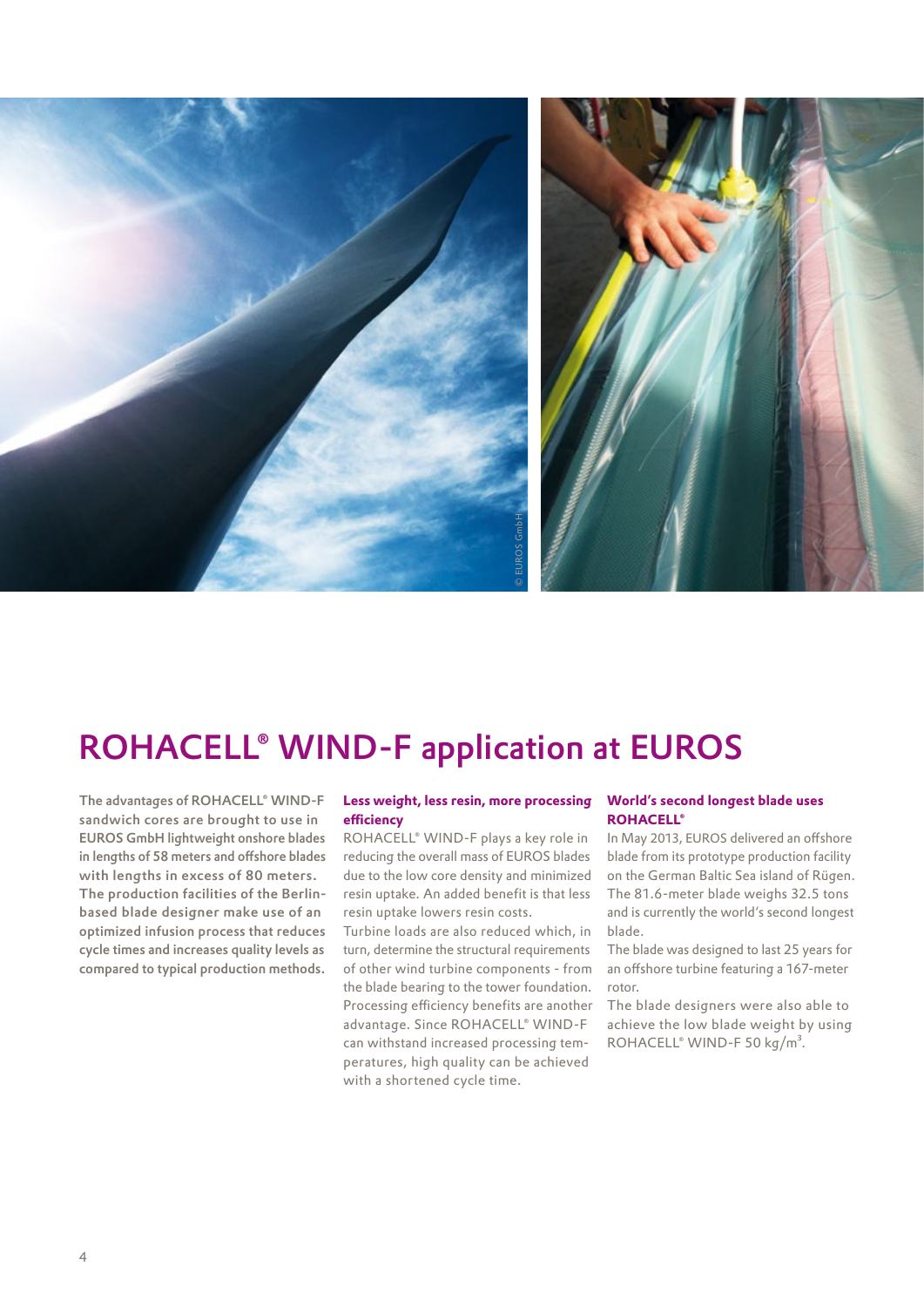*"ROHACELL® WIND-F core material is an innovative new kind of foam, characterized by low specific mass and reduced resin absorption. Innovative materials, tailored production processes and a focus on the highest possible manufacturing quality all contribute to the optimal strength, stiffness and durability, plus favorable blade mass, of our new* 

Hinrich Graue, Technical Director, EUROS GmbH

*onshore and offshore blades."* 

## Business Case: ROHACELL® vs. PVC core in a certified 50 m IEC III blade by StrucTeam Ltd.

A detailed evaluation of two blades designed by Structeam Ltd. confirmed significant improvement in blade production profitability is possible when using ROHACELL® foam core – a core material offering low density, reduced resin absorption and high temperature compatibility.

The business case is based on the original Bill of Material (BoM), material costs, tooling and auxiliary cost, as well as manufacturing process data. It compares two GL-certified blade designs:

One with PVC as core material and one with a ROHACELL® WIND-F core.

#### **Process experiments**

Extensive experiments validating assumtions on resin uptake and process efficiency were carried out to support the study. Curing and post-curing cycle times were significantly reduced by increasing the vacuum infusion process temperature by 20 °K. As a result, the target T<sub>g</sub> of 70 °C was reached 35-55 % faster. Yearly production with one mold increased from 126 blades/year to 166 blades/year. Directly influenced by this is the man-hour cost reduction of 2080 €/blade. Tooling depreciation cost is reduced by 866 €/blade.

Overall, this results in a cost benefit of ROHACELL® WIND-F compared to PVC of 2862 €/blade.



**Design longer blades with ROHACELL® WIND-F**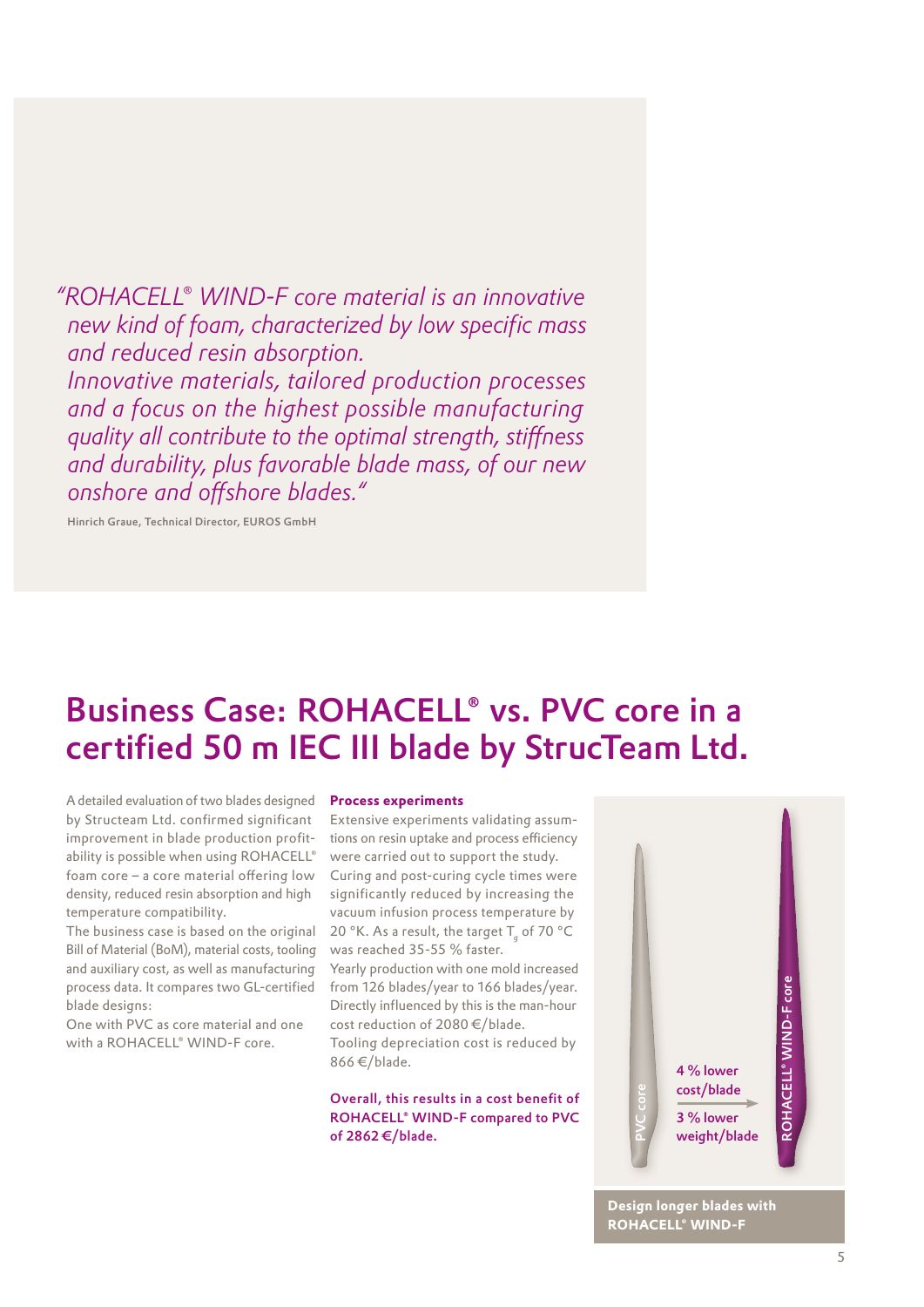

## The bottom line impact: Increased profit

The business case was expanded to include the blade production CAPEX and OPEX perspective. This included fixed cost (about 13 % overhead) and varying blade costs determined previously.

As seen in the figure, the increased output per mold and year led to higher turnover resulting in a significant improvement in profit margin.

The PVC production environment realized a 3.5 % EBIT margin, while the ROHACELL® environment resulted in a 9.8 % EBIT margin based on its lower factored fixed costs and 4 % lower blade costs.

## **Conclusion**

Moving to a high-tech material with a slightly higher material price can actually lead to a reduction in overall costs throughout the value chain and thereby lead to significantly improved profit margins.

## **Turnover and profit per mold**



Turnover Blade cost **Overheads Profit** 

| <b>Material</b>  | Turnover $[t \in ]$ | Blade Cost $[t\in]$ Overheads $[t\in]$ Profit $[t\in]$ Profit in % |       |       |                  |
|------------------|---------------------|--------------------------------------------------------------------|-------|-------|------------------|
| <b>PVC</b>       | 12.222              | 9.779                                                              | 2.016 | 425   |                  |
| <b>ROHACELL®</b> | 16.102              | 12.408                                                             | 2.116 | 1.576 | 9.8 <sub>1</sub> |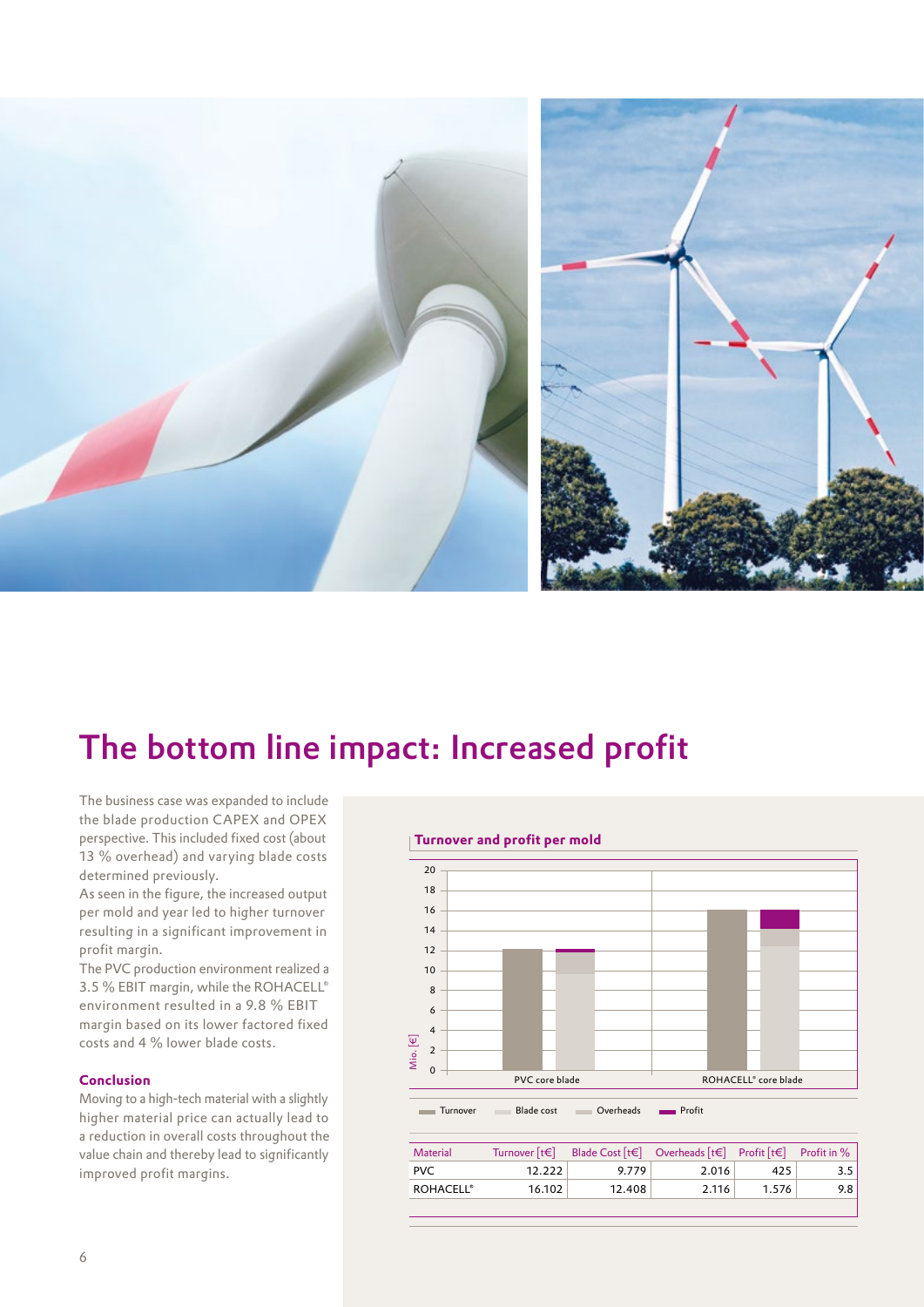*"Using ROHACELL® favors the reduction of cycle time for blade production. Its high specific mechanical properties combined with its outstanding thermal performance allows significant cycle time and processing savings which results in an overall cost reduction."*

Julien Sellier, Engineering Director, StrucTeam Ltd.

## **ROHACELL® WIND-F technical data**

|             |         |                    | Unit              | <b>ROHACELL®</b> |             |             |                   |
|-------------|---------|--------------------|-------------------|------------------|-------------|-------------|-------------------|
| Property    |         | <b>Test Method</b> |                   | 50 WIND-F        | 60 WIND-F   | 80 WIND-F   | <b>100 WIND-F</b> |
| Density     |         | <b>ISO 845</b>     | kg/m <sup>3</sup> | $50 \pm 8$       | $60 \pm 10$ | $80 \pm 15$ | $100 \pm 20$      |
| Shear       | Nominal | <b>ASTM C 273</b>  | <b>MPa</b>        | 0.8              | 1.1         | 1.6         | 2.1               |
| strength    | Minimum |                    | MPa               | 0.6              | 0.8         | 1.2         | 1.6               |
| Shear       | Nominal | <b>ASTM C 273</b>  | <b>MPa</b>        | 25.9             | 33.6        | 49.0        | 64.4              |
| modulus     | Minimum |                    | MPa               | 19.6             | 25.8        | 37.4        | 48.9              |
| Compressive | Nominal | <b>ISO 844</b>     | <b>MPa</b>        | 0.9              | 1.2         | 1.9         | 2.7               |
| strength    | Minimum |                    | MPa               | 0.5              | 0.8         | 1.3         | 1.9               |
| Compressive | Nominal | <b>ISO 844</b>     | <b>MPa</b>        | 29.9             | 40.3        | 61.3        | 82.3              |
| modulus     | Minimum |                    | MPa               | 21.4             | 29.8        | 45.5        | 61.3              |
| Tensile     | Nominal | ISO 527-2          | MPa               | 1.5              | 1.9         | 2.7         | 3.5               |
| strength    | Minimum |                    | MPa               | 1.1              | 1.4         | 2.1         | 2.7               |
| Tensile     | Nominal | ISO 527-2          | <b>MPa</b>        | 69.3             | 88.3        | 126.2       | 164.1             |
| modulus     | Minimum |                    | MPa               | 54.1             | 69.3        | 97.7        | 126.2             |